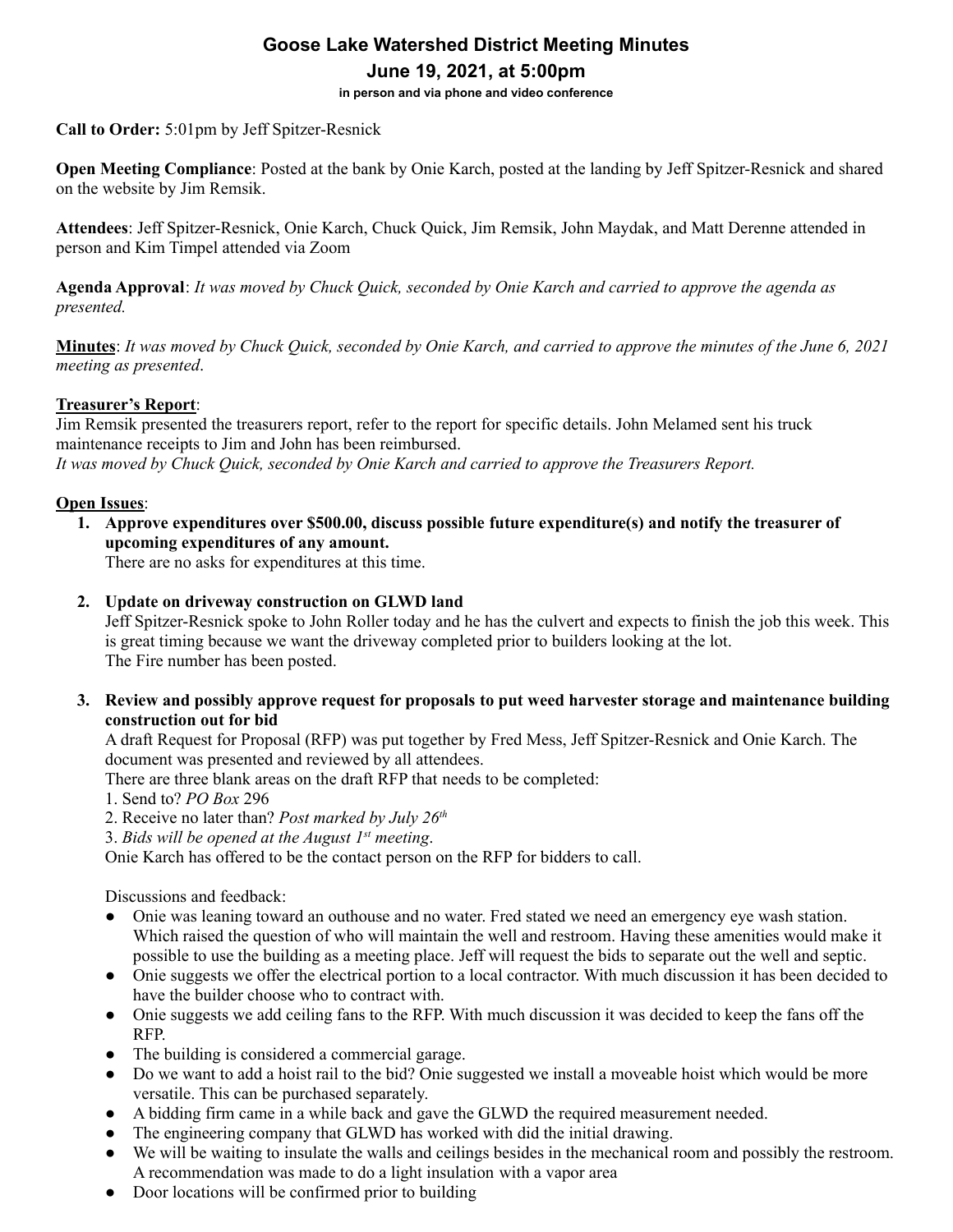- $\bullet$  It was decided to go with the 12x12 footings around the perimeter of the building.
- We need to go by code with the reinforcing rods
- Onie suggests we get bids for Post Frame (stick) and metal buildings
- Suggested we add LED lighting to the RFP

Jeff will place an ad in the Weekly Rambler and WI State Journal for bids.

Kim Timpel will mail out the RFPs to the builders

It was moved by Jim Remsik, seconded by Chuck Quick, and carried to approve the Request for Proposals per *today's discussion with final amendments by* Jeff Spitzer-Resnick*.*

# **4. Repair of pier into lake**

Jeff Spitzer-Resnick talked to Nick Homan regarding the pier's condition. Nick used a recycled plastic board, and it did not settle as expected. John Maydak will talk to a contractor he knows to see what he can do to correct the pier. If this can be fixed for under \$500,00, we don't need advance approval. If needed, we can bid out to find a carpenter.

The question was raised why the pier isn't farther in the lake. Onie Karch stated him, and Nick Homan didn't have enough power to move it in any farther.

## **5. Discuss weed harvesting plans and weed harvester & truck maintenance.**

Per Jeff Spitzer-Resnick, John Melamed has done some harvesting and will continue to do more. The milfoil is mainly in two chunks of the lake. Jeff will send the "Milfoil guide to invasive lake species" to Jim, Kim and Onie.

## **6. Discuss meeting with Adams County Lake Specialist**

Jeff Spitzer-Resnick met and toured Goose Lake with Anna James, Adams County Lake Specialist, this week to discuss the milfoil issue. Anna stated the milfoil is very thick and suggests the DNR come out. Jeff reached out to Scott Provost from the DNR advising him Anna recommended they come out. Jeff will be meeting with Scott on Monday, June 28<sup>th</sup> at 10:00am. Scott should be able to recommend a treatment. Jeff will ask Scott if there is any funding available.

Jeff will check to see if Anna will be coming to the August  $1<sup>st</sup>$  meeting.

In the meantime, we need to keep cutting until we can move forward with a plan.

#### **7. Planning Annual meeting**

We will continue to go ahead with the annual meeting on Sunday, September  $5<sup>th</sup>$ , 1:00pm budget meeting and 1:30pm annual meeting. Jim Remsik has posted this information on the Goose Lake Website and Jeff Spitzer-Resnick has posted a flyer at the boat landing.

Kim Timpel will be reaching out to Mike and Anna to see if we can use their lot again this year.

#### **8. Discuss Goose Lake spring condition**

As of Tuesday, June 15<sup>th</sup> the lake level is down 10 inches from the high, per Onie Karch. Onie feels the rains we received on Thursday and Friday won't affect the levels too much.

Onie will get the 2021 water level readings to Jim. Jim will have the levels graph ready for the August 1<sup>st</sup> meeting. The graph will show the fluctuation from spring, summer, and fall.

Jeff spoke with Steve Schutz and he intends to take the garbage at the boat landing. Empty bags are at the bottom of the barrel.

Jim, Jeff and Onie will be meeting to update the Annual Duty Schedule with the goal to bring the updated Duties Schedule to the next meeting.

#### **9. Set next meeting date and time**

The next meeting is set for August  $1<sup>st</sup>$  at 5:00pm in person and via phone and video conference.

- An updated annual duty schedule will be brought forward for approval
- Review bids for the Weed Harvester Storage and Maintenance Building

An August 15<sup>th</sup> 5:00pm meeting has also been set to go over the Annual meeting mailing, which needs to be mailed 15 days prior.